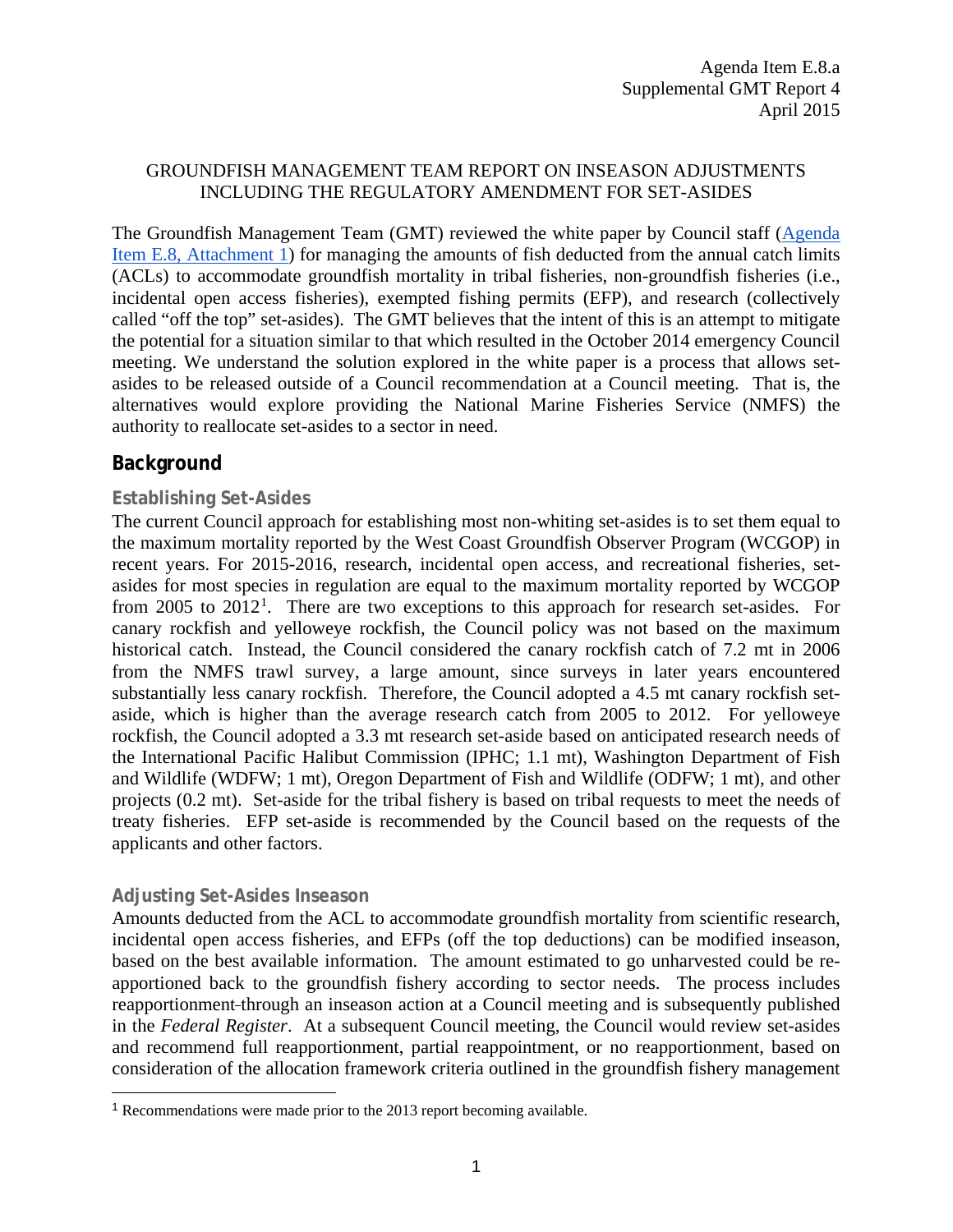plan (FMP), the FMP objectives, and managing the risk of exceeding an ACL. Any reapportionment of groundfish would be distributed in proportion to the original allocations for the calendar year, modified to account for Council recommendations with respect to sector needs. Reapportionment would be based on best available information, but would most likely occur later in the year, following the September or November Council meetings to ensure the source of the reapportionment is no longer in need of the amount reallocated.

# **Flexible Management of Set-Asides**

As mentioned above, the GMT understands the purpose of the proposed action would be to allow reapportionment of groundfish between Council meetings, in certain situations, by allowing NMFS to use their automatic authority to avoid disruption of fisheries and avoid the need for an emergency Council meeting**. The GMT highlights the importance that any process to allow for the flexible management of set-asides needs to be transparent to avoid issues with equity or fairness. In the regulations, NMFS must have a clear set of rules to guide when it's appropriate to automatically reapportion groundfish to another sector, and that must not be discretionary.** 

The GMT has discussed this issue at three meetings (November 2014, February 2015 work session, and April 2015) and a pre-April Council meeting conference call. We continue the discussion here with the intent of digging a little deeper into some of the details that might need to be explored when deciding how, or if, flexible management of set-asides could work. We offer some initial thoughts below relative to the issues touched on in [Agenda Item E.8,](http://www.pcouncil.org/wp-content/uploads/2015/03/E8_Att1_SetAsideMgt_APR2015BB.pdf)  [Attachment 1, April 2015](http://www.pcouncil.org/wp-content/uploads/2015/03/E8_Att1_SetAsideMgt_APR2015BB.pdf) and some additional considerations.

#### **What Set-Asides?**

**The GMT believes that Tribal set-asides should not be considered for reallocation.** Tribal fisheries are year-round, and bycatch could come at the end of the year. The research projects that tend to have the greatest impacts (NMFS and IPHC surveys) are often concluded by late summer and their impacts updated as early as the September Council meeting. In some years, EFPs may not get started or may be concluded by late in the year; therefore, any unused impacts from EFPs could also be available. For the non-groundfish fisheries (shrimp, etc.), in some cases, there are very large set-asides and often there is little risk of utilizing the full amount of that set-aside; however, in other years, there is a higher risk that the full amount will be utilized. This is especially true for the shrimp fishery, which closes on October 31. Although landed groundfish might be accounted for on fish tickets throughout the year, and the fishing season ends early enough to project final landings estimates, uncertainty will persist due to discard.

#### **Which Species?**

Identifying which species would be eligible for this type of action may need to be specified in the final regulations. **It seems logical that overfished species, which tend to be the limiting species in most fisheries, should be included. However, given the inability to predict which species may become constraining or limit access to target stocks, the GMT notes the need for flexibility and suggests that all species be considered as this issue is scoped.** As the analysis is refined, it should provide guidance on which species are most likely to constrain one sector while going unharvested in another sector(s).